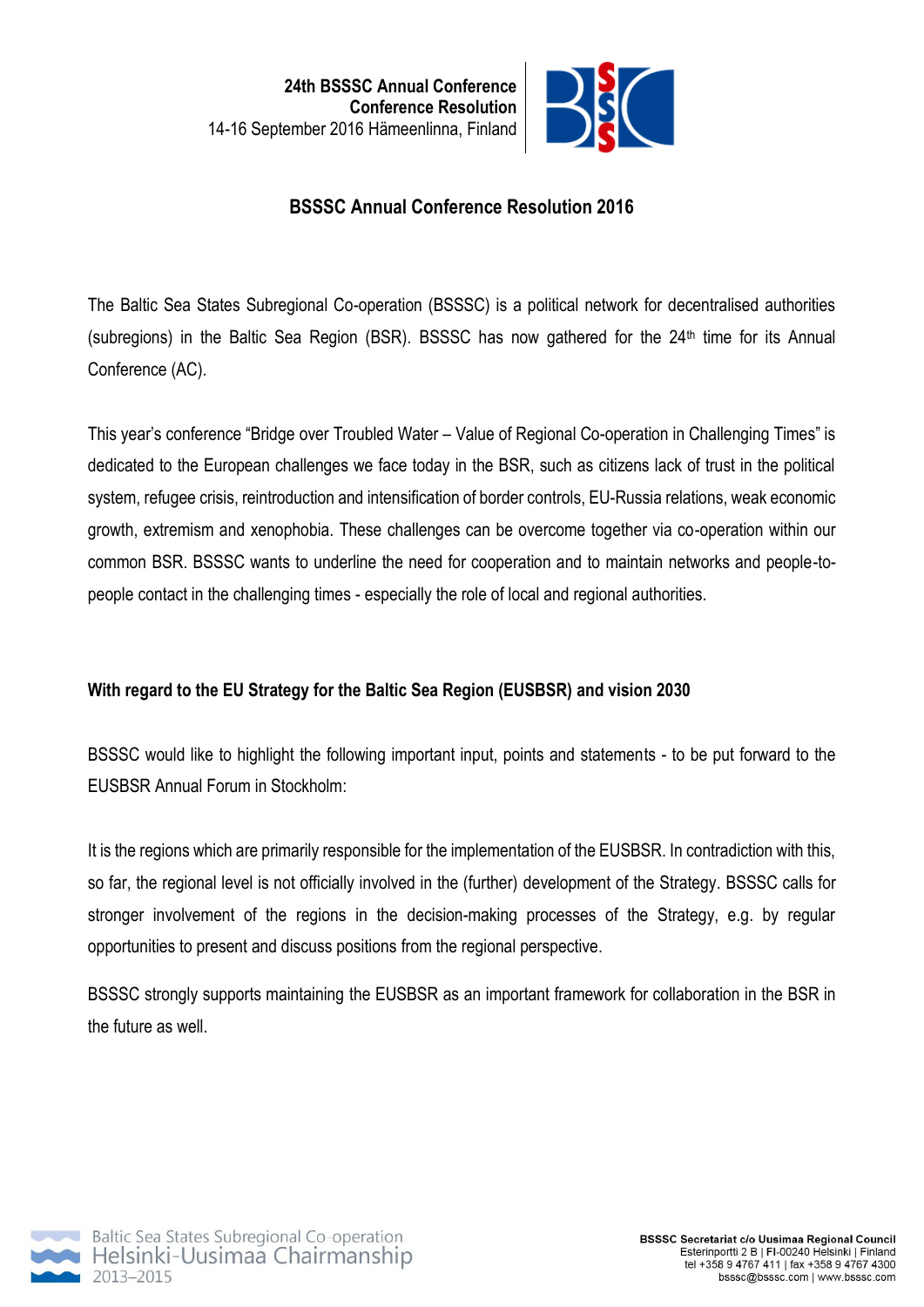

#### **With regard to Cohesion Policy post 2020**

The added value of the EU can be clearly shown to the European citizens through structural funds and their projects. BSSSC stresses that this is very important also in the BSR. If European policies and initiatives are to be successfully implemented, the EU needs true involvement of subregional actors: they are of utmost importance in achieving EU-priorities, such as research, innovation, sustainable maritime and regional growth, renewable energy, SME, accessibility, competitiveness, and job creation.

BSSSC believes that a well-resourced budgetary allocation is the pre-condition for a credible and tangible delivery across the EU in the next programme period as well. Funding portfolio for BSR should include grants as well as other financial instruments where appropriate. Synergies between different funding instruments should be further developed. Radical simplification is a vital condition for better delivery of results.

BSSSC stresses that by bringing together actors from different Member States, third countries and regions, cross-border, transnational and interregional cooperation deliver an essential contribution and a clear added value to the BSR and the whole of Europe.

BSSSC also gives particular emphasis to the fact that transnational collaboration has been extremely important in the BSR and that this comprehensive policy of territorial cooperation should be further strengthened and wellresourced.

### **With regard to youth involvement**

The BSSSC Board underlines the importance of a continuous and permanent dialogue with the young generation of the BSR as they are at the core of social and political change - and the key to any region's future economic success.

BSSSC highly appreciates the active participation of representatives of the BSSSC regions, Euroregion Baltic, and the UBC in the AC of the BSSSC and in the youth event and the results of the event organised by Häme Regional Council and HAMK University of Applied Sciences.

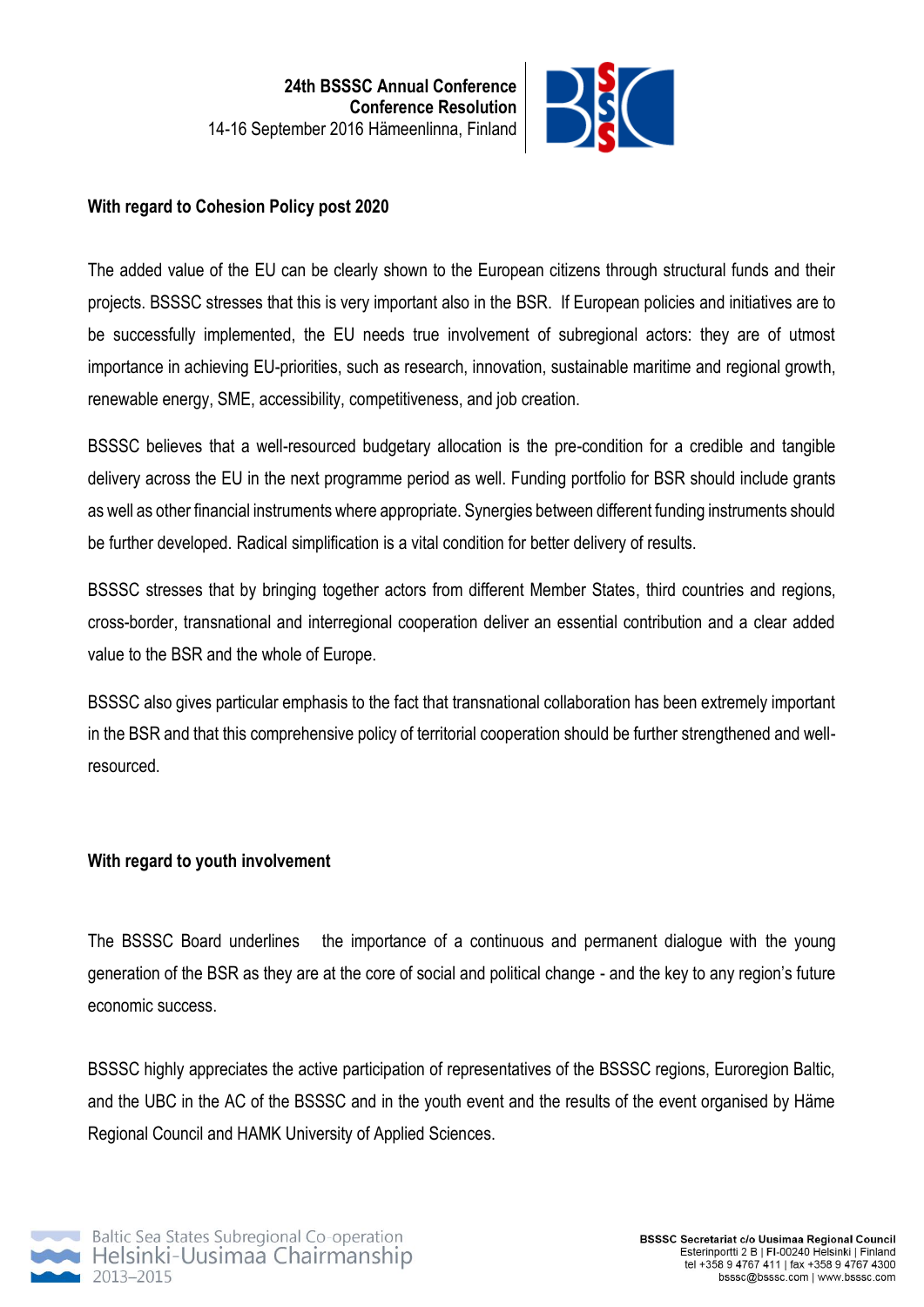

BSSSC Shares the view of the Youth Event participants that youth unemployment, social exclusion, intolerance and violent radicalization are serious challenges facing our societies and highly appreciates and supports any commitment to meet these challenges.

BSSSC supports the vision of the BSR as the region of high quality education, sustainable economy, innovative and creative industries and the region effectively reducing youth unemployment, social exclusion and inequality in the labour market.

BSSSC calls on the local, regional and European authorities for re-engaging young people in building an inclusive, healthier, more equal, resilient and sustainable society with the use of digital technologies.

BSSSC welcomes the EU New Skills Agenda adopted by the European Commission on 10<sup>th</sup> June 2016 with the aim to ensure that young people develop the skills they need to find fulfilling jobs and become confident, engaged citizens.

BSSSC acknowledges that culture is a catalyst for innovation and that new technologies are available to empower young people's creativity and innovation and boost interest in culture, the arts and science. The BSSSC calls on the different BSR organisations to intensify their cooperation in the area of youth issues and to discuss the possibility of creating a regular common Baltic Sea Youth Forum and further on a Baltic Sea Youth Council similar to existing structures such as the Nordic Youth Council, the Barents Youth Council and the Arctic Youth Council, in order to strengthen the youth cooperation in the BSR.

### **With regard to the Northern Dimension (ND) and cooperation with Russia**

BSSSC recognises the importance of dialogue and cooperation with Russia on the local and the regional level despite the problematic political situation.

BSSSC strives for the involvement of the sub-regional level in the Northern Dimension and is committed to use its role as observer in the ND Steering Group - to facilitate information exchange between ND structures and sub-regional actors in the BSR.

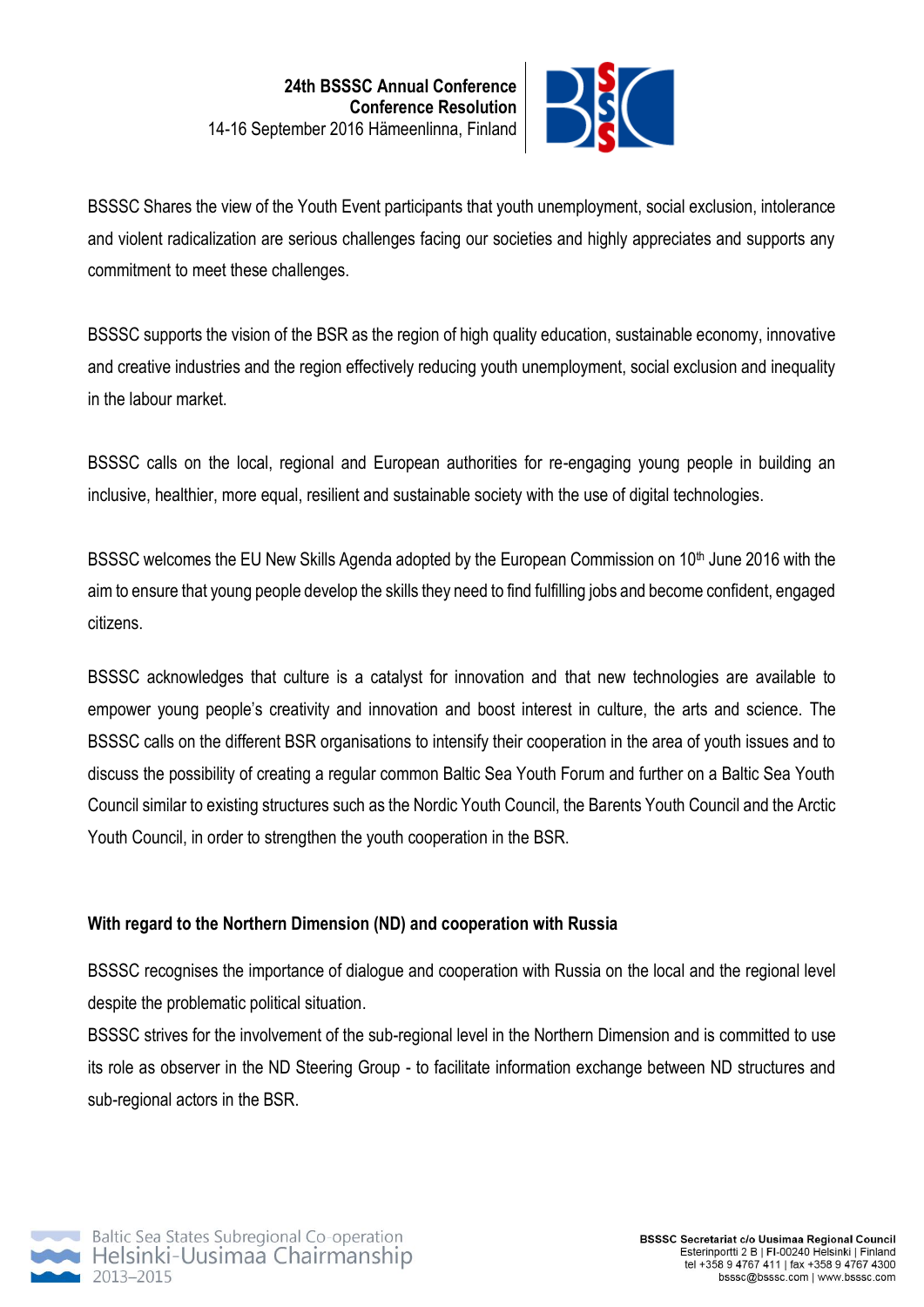

### **With regard to value of Regional Co-operation**

More than ever the BSSSC underlines the importance of facilitating bottom-up cooperation and support concrete activities between actors at local and regional level across borders in these challenging times. Cooperation programmes and financial instruments, e.g. Interreg, are regarded as important tools for facilitating such cooperation.

## **Cooperation towards a greener future**

Bio-economy offers great opportunities for accelerating growth and sustainable development in the BSR. The cross-cutting nature of bio-economy calls for new ways of working and cooperating, as well as new processes, services and products that can contribute to a greener future.

BSSSC encourages Baltic Sea states and regions to increase the awareness of the many opportunities offered by bio-economy, and underlines the positive effects of sharing good practises, knowledge and expertise. Providing meeting places and platforms for stakeholder engagement and cooperation will help to boost innovation and investments in bio-economy and support the transition towards a more sustainable economic development.

BSSSC supports reinforcing the dialogue between bio-economy research and policy making in order to ensure that research results provide and promote a sound scientific basis for responsible political decisionmaking.

BSSSC calls for new ways of public-private cooperation and welcomes the establishment of platforms in the BSR for exhibiting bio-economy and circular economy business solutions.

## **Growth corridors**

The BSR is crossed by three core network corridors (CNCs) under the Trans-European Transport Network (TEN-T): Scandinavian-Mediterranean, North Sea-Baltic and Baltic-Adriatic. The BSSSC believes that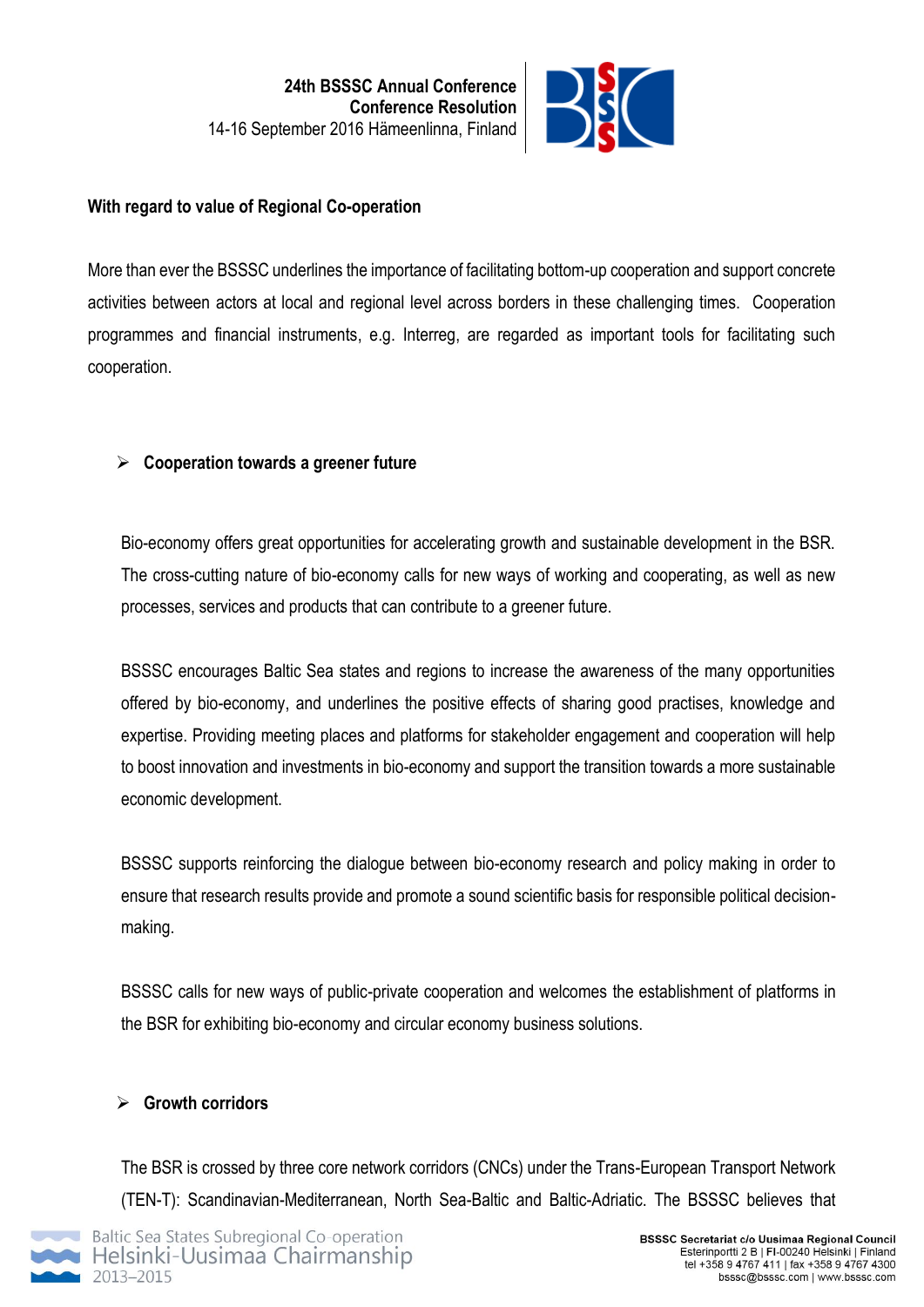

these corridors have a significant potential for stimulating sustainable economic growth in the BSR beyond the transport sector itself and beyond the immediate territories they cross.

In order to fully realise the benefits of the CNCs crossing the BSR, the BSSSC would like to underline the importance of the following factors, and requests the European Commission and member states to take them duly into consideration in the future implementation of the corridors:

- Improve cross border interoperability by removing physical and administrative bottlenecks
- Synchronize transport planning and investments between the BSR countries, incl. Norway and Russia
- Link long distance transports to urban transport systems, and facilitate for last mile connections
- Facilitate for a large-scale roll out of low-emission vehicles & technologies, with cross border harmonisation of technological specifications and density of charging systems and filling stations for alternative fuels
- Better connect second level nodes and access routes to the CNCs by increasing financial allocations to the comprehensive network of the TEN-T, and by introducing more favourable co-financing rates for projects on this network.
- Multi-level governance, also allowing for the involvement in corridor forums of regions, ports and transport hubs not located directly on the corridors
- Fully integrate the perspective and needs of the business sector and transport operators
- Improve the capacity of stakeholders to benefit from the various financial instruments under the European Fund for Strategic Investments (EFSI)

### **Blue Growth**

BSSSC sees a huge potential for sectors covered by the Blue Growth initiative in the BSR. In some regions a renaissance of the shipping sector is already underway, some (like energy, life science and blue medicine) are emerging and may develop fast. BSSSC calls for strengthening efforts at national and regional level to finance blue growth sectors and streamline funding opportunities.

It is important to continue encouraging an integrated and holistic approach to blue growth, identifying synergies and symbioses that give added value to maritime space and waterways, instead of a more sector-based approach, hereby opening innovative development possibilities to a variety of actors within